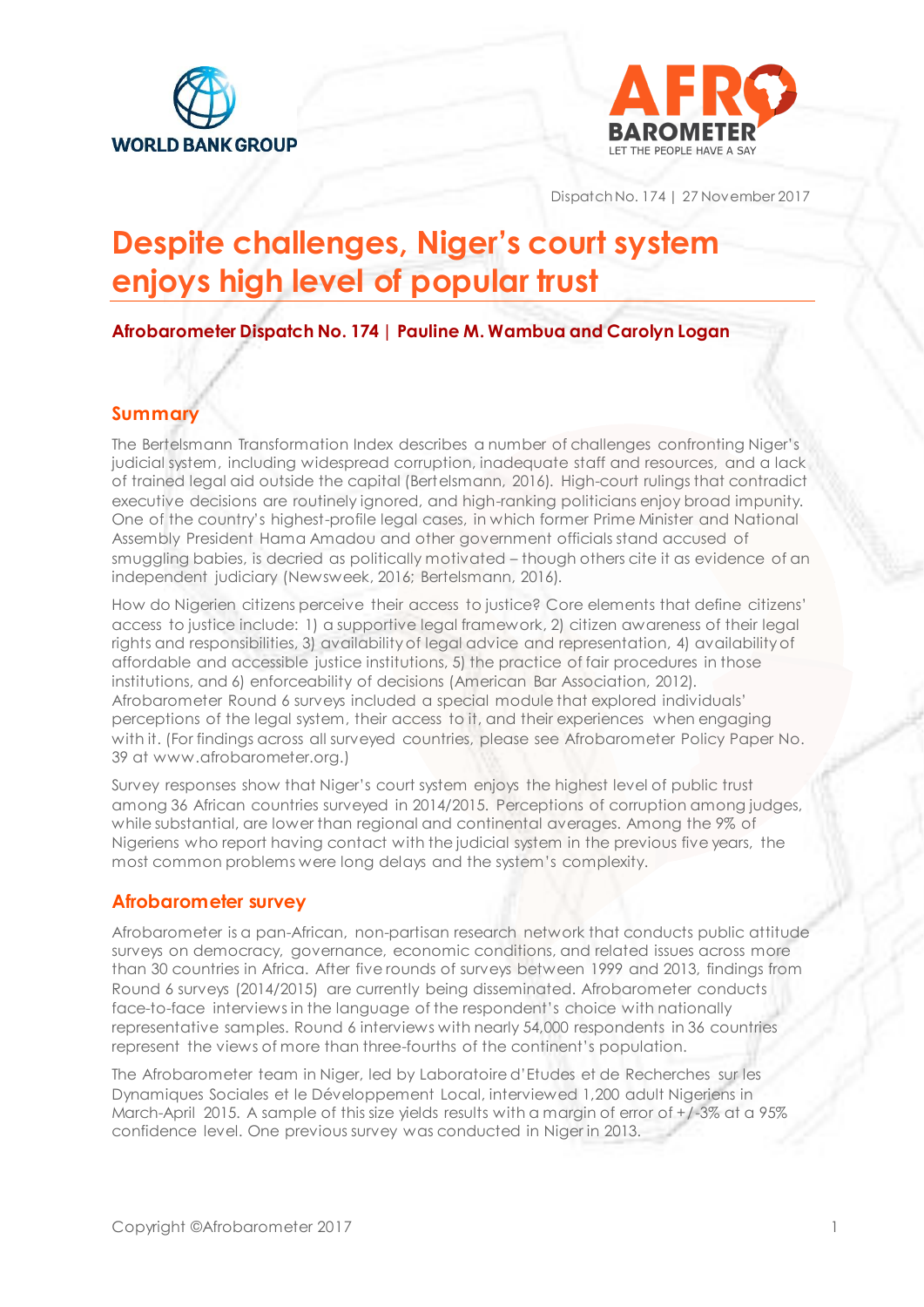

## **Key findings**

- More than eight in 10 Nigeriens (82%) say they trust the courts "somewhat" or "a lot" (Figure 1). This is the highest rating among all 36 African countries surveyed in  $2014/2015$ , and far above the West Africa<sup>1</sup> average of 48%. Like the courts, the police are among public institutions that enjoy a high level of public trust (86%) in Niger, surpassed only by religious leaders (93%), the army (92%), and traditional leaders (88%) (Figure 2).
- About one in four Nigeriens (23%) say that "most" or "all" judges and magistrates are corrupt. This is one of the best ratings among 36 countries, well below the West Africa average of 40% (Figure 3).
- About one in 11 Nigeriens (9%) say they had dealings with the court system in the five years preceding the survey (2009-2014), somewhat below the 36-country average of 13% (Figure 4).
- Men are twice as likely (12%) to have contact with courts as women (6%) (Figure 5). Economically well-off respondents (i.e. those with "no lived poverty") are less likely to have dealings with the court than their poorer counterparts.
- When asked why people might not take cases to court, Nigeriens say that people often prefer to take disputes to traditional leaders or local authorities (23%), they don't expect fair treatment from the courts (14%), they don't know how to take a case to court (13%), or they don't know their legal rights (13%) (Figure 6).
- Respondents who had interacted with the courts during the previous five years were asked which problems they encountered. As across West Africa and across all 36 surveyed countries, long delays were the most common problem, cited by 69% of Nigeriens (Figure 7). The complexity of the legal system was also a common problem (50%). A lack of legal advice, inattentive judges, and high costs are less frequently cited as difficulties in Niger than elsewhere in West Africa or across the continent.

Do your own analysis of Afrobarometer data – on any question, for any country and survey round. It's easy and free at www.afrobarometer.org/online-data-analysis.

<sup>1</sup> In addition to Niger, Afrobarometer's West Africa grouping includes Benin, Burkina Faso, Cape Verde, Côte d'Ivoire, Ghana, Guinea, Liberia, Mali, Nigeria, Senegal, Sierra Leone, and Togo.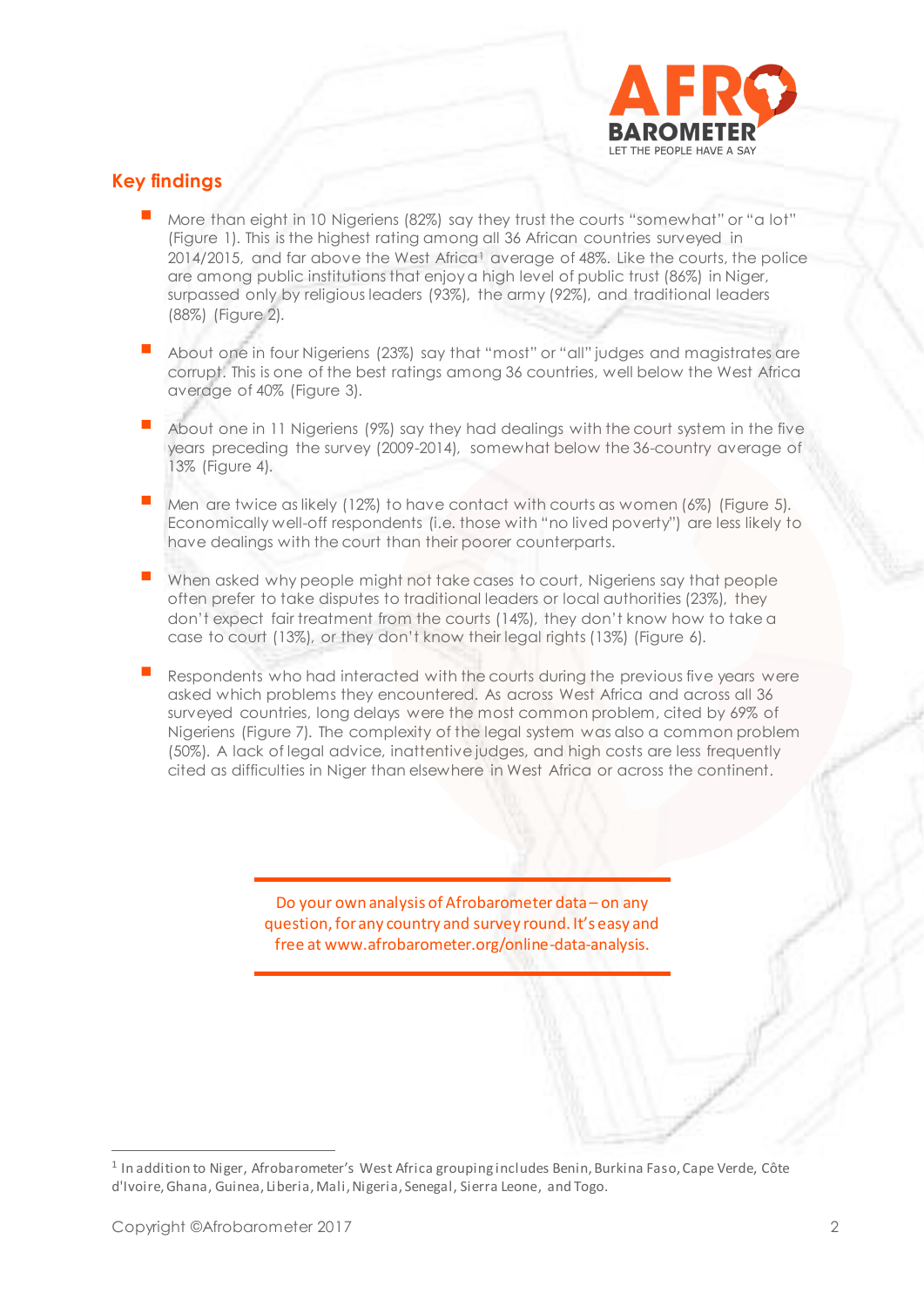

## **Figures**





**Respondents were asked:** *How m uch do you trust each of the following, or haven't you heard enough about them to say: Courts of law? (% who say "som ewhat" or "a lot")*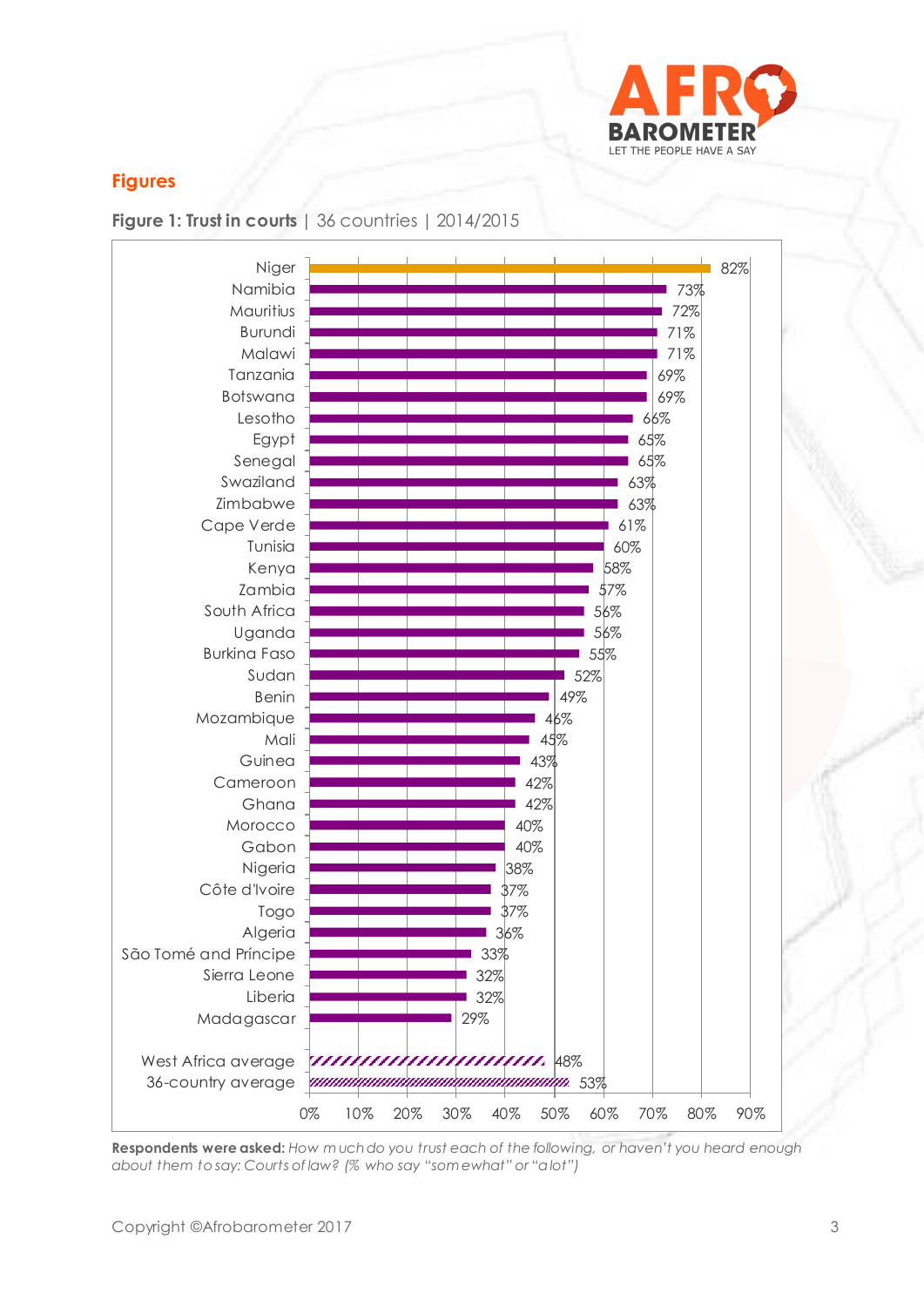



**Respondents were asked:** *How m uch do you trust each of the following, or haven't you heard enough about them to say? (% who say "som ewhat" or "a lot")*

## **Figure 2: Trust in institutions** | Niger | 2015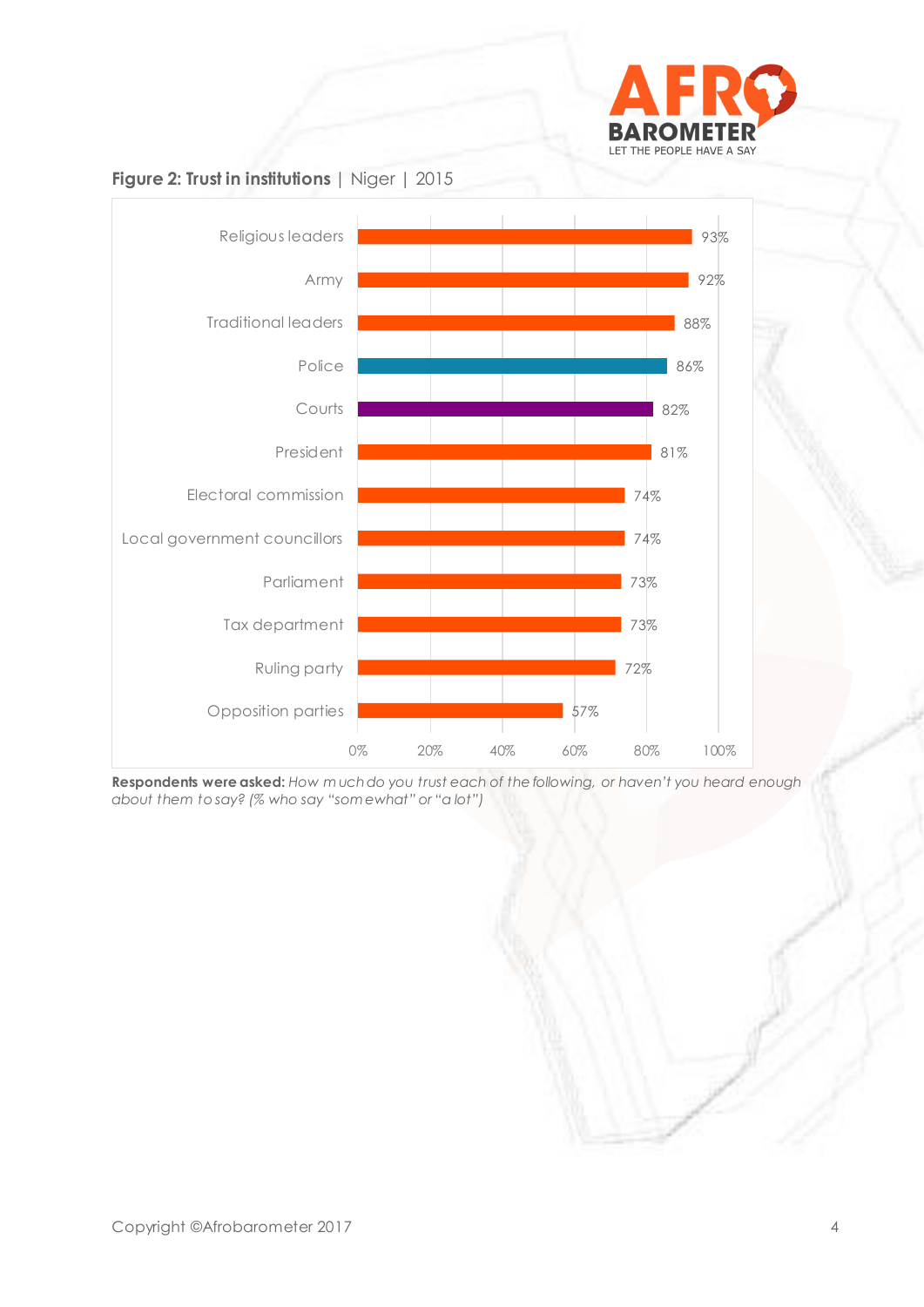





**Respondents were asked:** *How m any of the following people do you think are involved in corruption, or haven't you heard enough about them to say: Judges and m agistrates? (% who say "m ost of them " or "all of them ")*

*(Note: In Egypt, the question asked about corruption am ong "court officials.")*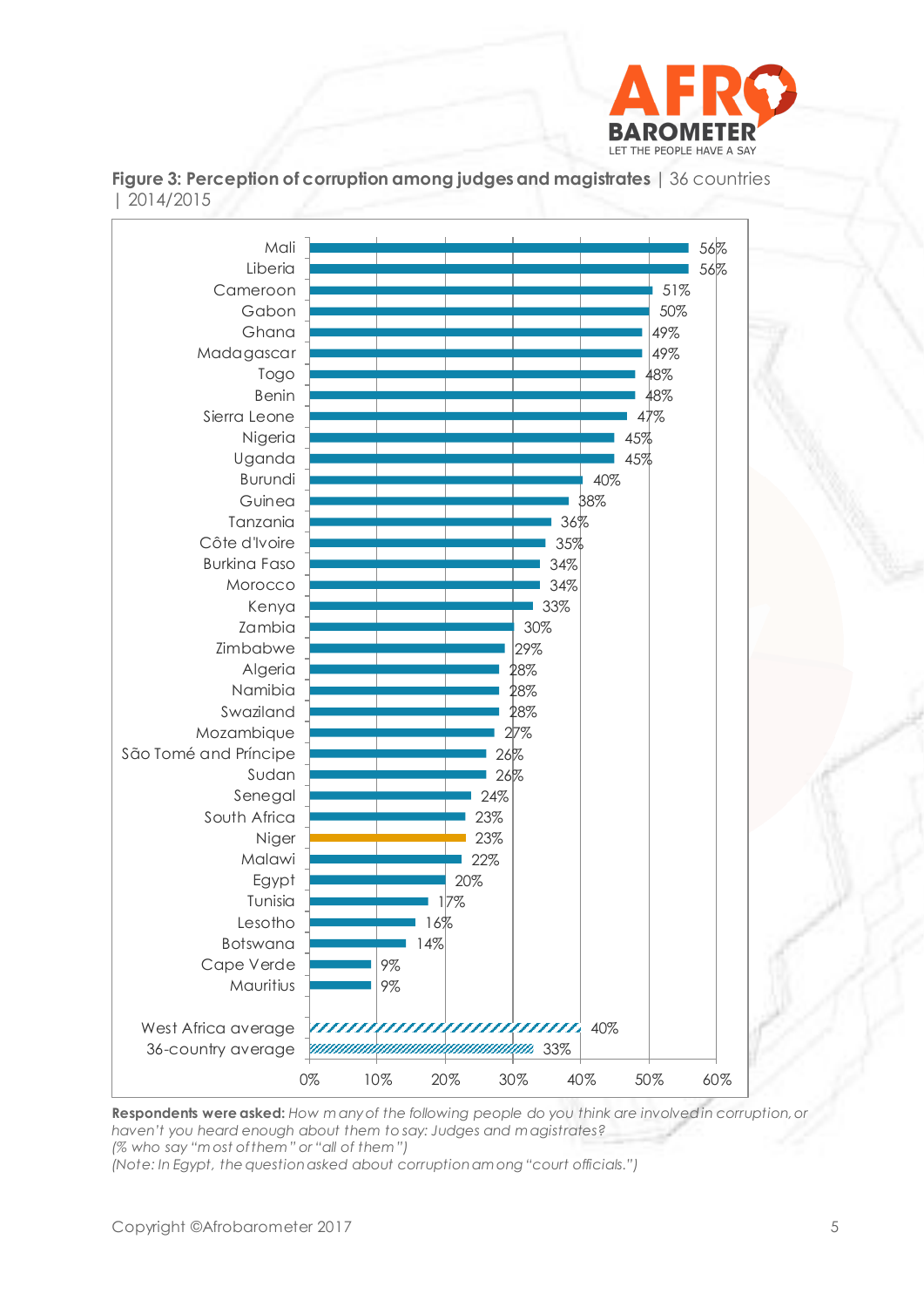



#### **Figure 4: Contact with courts in past five years** | 36 countries | 2014/2015

**Respondents were asked:** *In the last five years, how often, if ever, have you or anyone in your fam ily been directly involved in an adm inistrative, civil, or crim inal case that has com e before a governm ent court or tribunal as a claim ant, as a respondent or defendant, or as a witness? (% who say "once," "twice," or "three or m ore times")*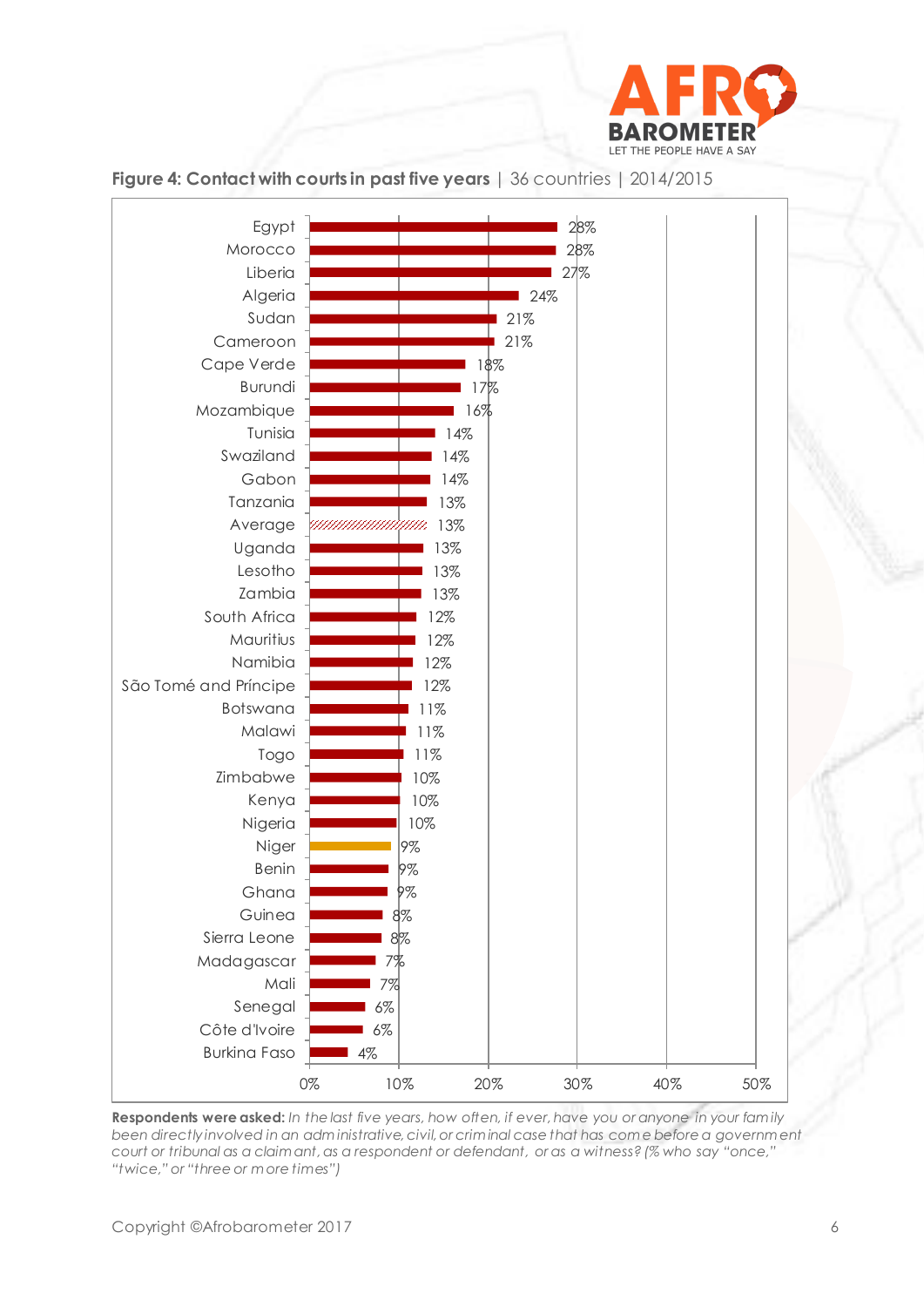



**Figure 5: Contact with courts in past five years | by demographics group | Niger** | 2015

*been directly involved in an adm inistrative, civil, or crim inal case that has com e before a governm ent court or tribunal as a claim ant, as a respondent or defendant, or as a witness? (% who say "once," "twice," or "three or m ore times")*



**Figure 6: Why citizens avoid courts** | Niger | 2015

**Respondents were asked:** *Som etimes people do not take a case to the governm ent courts, even if they think they have a legitim ate complaint and deserve justice. In your opinion, what would be the m ost im portant reason that people like yourself would not take a case to court? (Note: Respondents could give up to two responses. The figure shows the proportion of respondents citing each reason as one of their two responses. Percentages can therefore total m ore than 100%.)*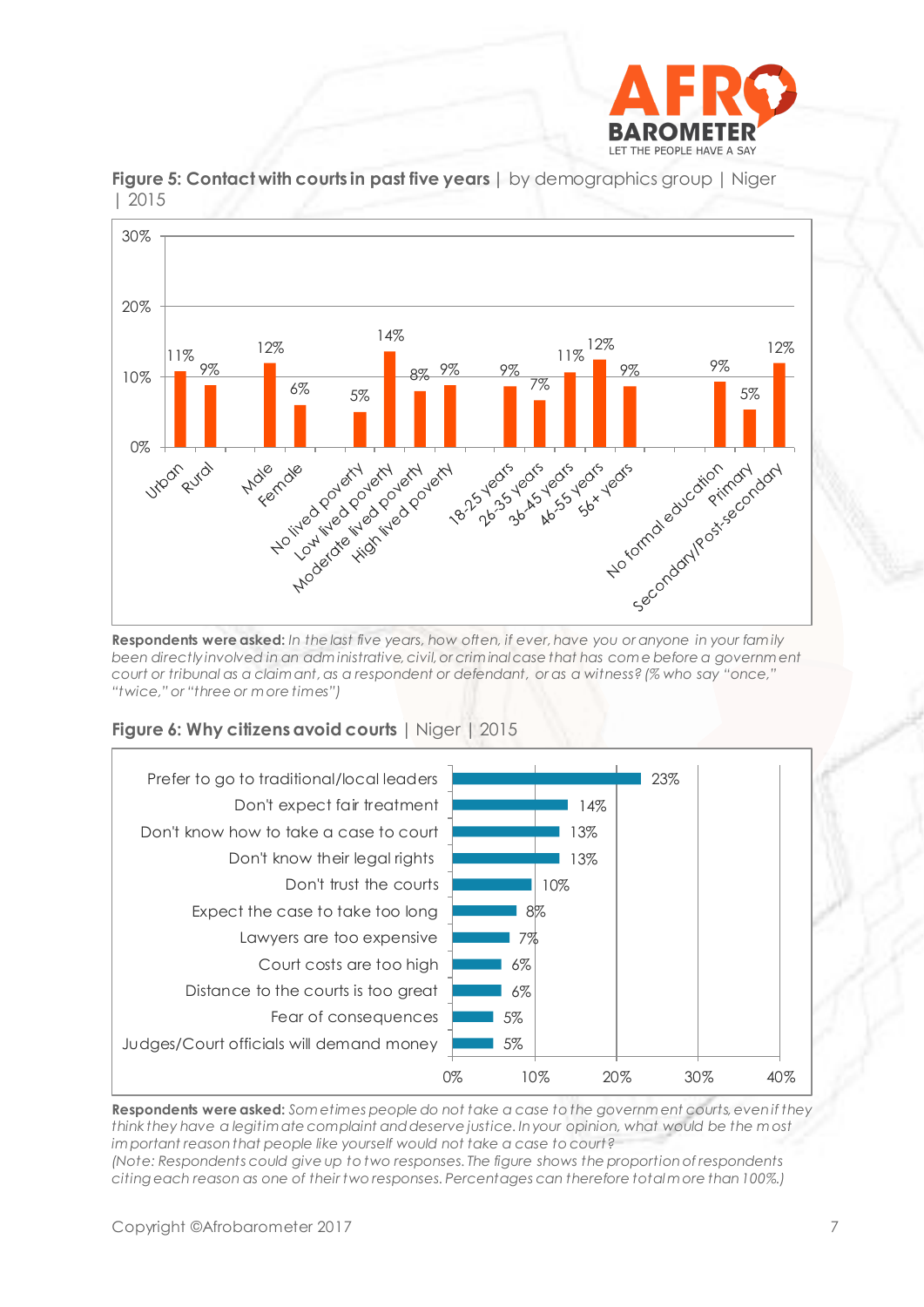



**Figure 7: Problems encountered in court interactions** | Niger, West Africa, and Africa (36 countries) | 2014/2015

**Respondents who had contact with the courts were asked:** *Have you encountered any of these problem s in your experience with governm ent courts in the past five years?*

*a. You were unable to pay necessary costs and fees.*

- *b. You could not understand the legal processes and procedures.*
- *c. You could not obtain legal counsel or advice.*
- *d. The judge or m agistrate did not listen to your side of the story.*
- *e. There were long delays in handling or resolving the case.*

*(Note: Num bers represent those who say "once or twice," "a few tim es," or "often," as a percentage of respondents who say they had contact with the courts during the previous five years. Those with no contact are excluded.)*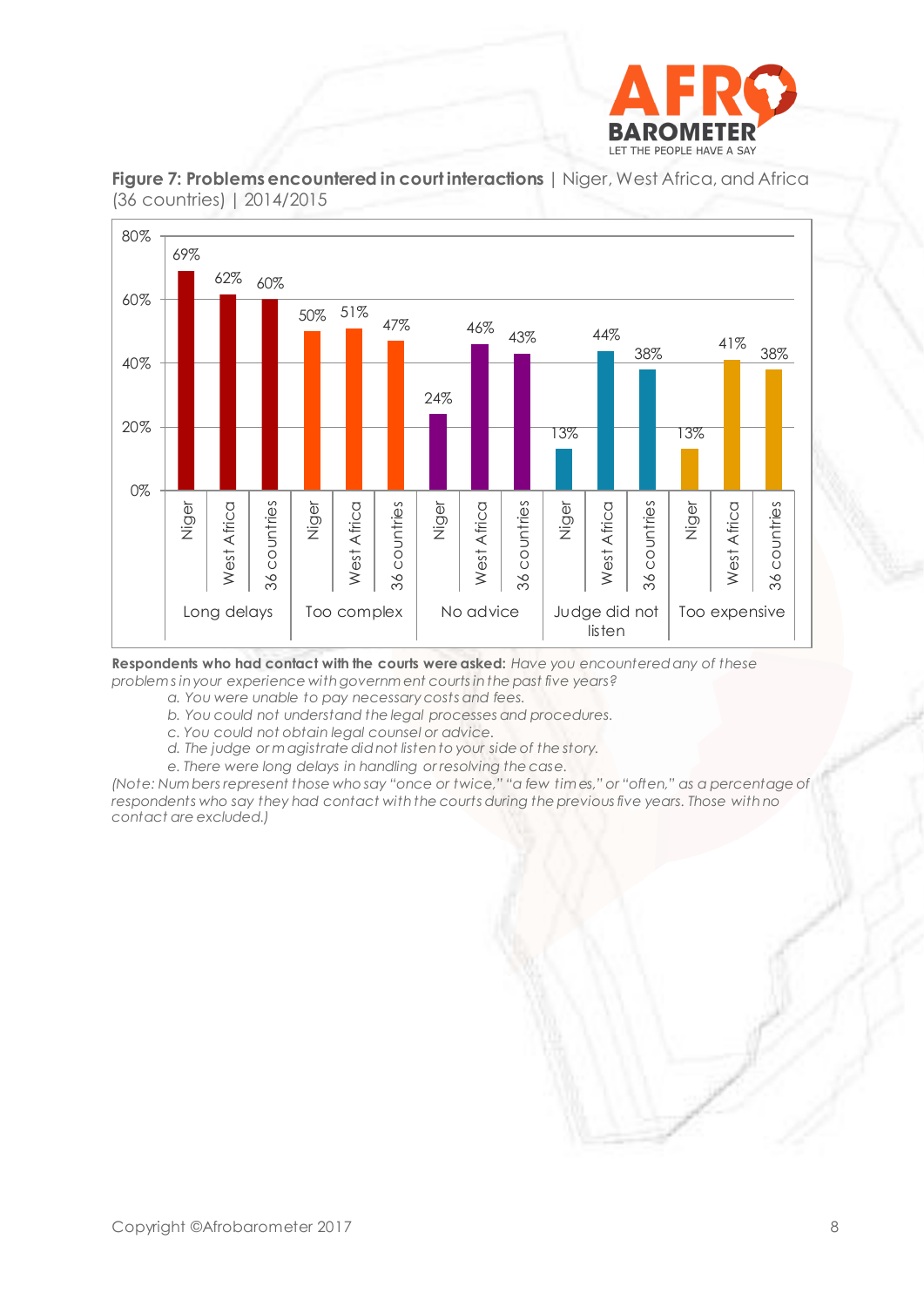

#### **References**

Bertelsmann Foundation. (2016). Transformation Index BTI 2016: Niger country report. <https://www.bti-project.org/en/reports/country-reports/detail/itc/ner/>. Newsweek. (2016). Niger opposition leader Hama Amadou bailed. 29 March 2016. http://www.newsweek.com/niger-opposition-leader-hama-amadou-bailed-441777.